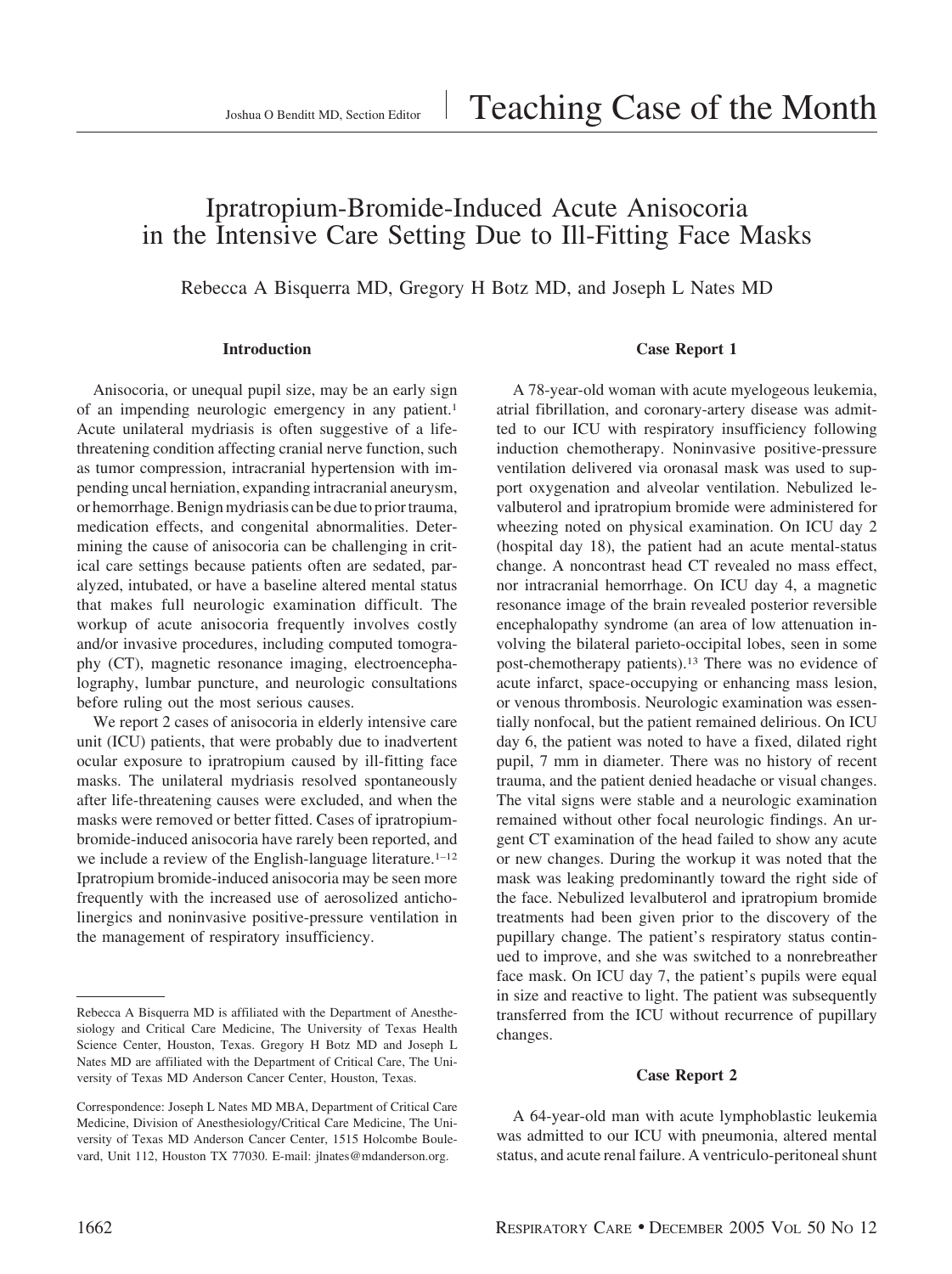with Ommaya reservoir had been previously placed for hydrocephalus, and to facilitate intrathecal chemotherapy. Neurologic examination on arrival to the ICU was notable only for delirium. A magnetic resonance image of the brain obtained shortly after ICU admission revealed a small infarction of the right mid-frontal lobe, without hemorrhage. Extensive periventricular and deep-white-matter changes involving the corpus callosum were present, suggesting microvascular disease or demyelination. Endotracheal intubation and mechanical ventilation were instituted for progressive hypoxemic respiratory failure. Levalbuterol and ipratropium bromide nebulized treatments were provided every 6 hours. The pneumonia improved with antimicrobial therapy, and the patient was extubated without problem. Supplemental oxygen was provided via simple face mask. Nebulized bronchodilator therapy was continued. On physical examination the following day, the patient's left pupil was noted to be fixed and dilated to 7 mm; there were no other focal findings. An urgent noncontrast head CT revealed no new changes. The vital signs and neurologic examination remained otherwise unchanged. During a review of the patient's medical chart it was noted that a nebulized treatment with levalbuterol and ipratropium bromide had been given via face mask 20 min before the change in the left pupil. Further investigation revealed that the face mask had been loose-fitting, which allowed nebulizer "mist" to leak toward the left eye. The unilateral left mydriasis resolved spontaneously over the next several hours. On the next ICU day, anisocoria was again noted. This time, the right pupil was fixed and dilated to 6 mm. Investigation revealed that the face mask had allowed "mist" to escape toward the right side of the face during bronchodilator therapy. Again, there were no other focal neurologic findings. No additional imaging was performed. The mydriasis resolved within several hours.

## **Discussion**

The first report of ipratropium-bromide-induced anisocoria was published in 1986,<sup>2</sup> but this condition has rarely been reported in the general medical literature. Most reported cases occurred in pediatric patients, because maintaining proper face mask fit during respiratory treatments is particularly difficult in that population.14

Ipratropium bromide is an anticholinergic drug, frequently used in aerosol form for its bronchodilatory and antisecretory properties in patients exhibiting respiratory compromise. Ipratropium, like other anticholinergics, antagonizes the actions of acetylcholine at cholinergic receptors. However, inhaled ipratropium can have unintended anticholinergic effects, especially if locally or systemically absorbed. These include mydriasis, cycloplegia, blurred vision, dry mucous membranes, dry eyes, tachycardia, decreased gastric emptying, and urinary retention. With a malpositioned or poorly fitting aerosol mask, direct exposure to the eyes may cause unilateral or bilateral mydria $sis.3-5$ 

Ipratropium-bromide-induced anisocoria has been reported in the pediatric,<sup>3,6,7</sup> internal medicine,<sup>2,4,5,8</sup> and ophthalmology literature,<sup>1</sup> but not in the neurosurgical adult critical care or anesthesiology literature. Drug-induced anisocoria has also been reported to occur after the application of scopolamine patches for treatment of nausea in cancer patients.15 The unilateral mydriasis was noted on the same side on which the patch was applied. Like ipratropium bromide, scopolamine has anticholinergic effects.

Other causes of anisocoria include compression or destruction of cranial nerve III by increased intracranial pressure from tumor, thrombus, edema, aneurysm, or hemorrhage.1,4 Horner syndrome has also been associated with anisocoria. This is most often associated with tumor invasion or post-surgical resection in the area of the cervical sympathetic chain.<sup>6</sup> Ocular trauma can damage the papillary sphincter muscles, causing anisocoria.

While brain imaging remains the most effective method to rule out structural causes of acute anisocoria, 1% pilocarpine eye drops may be used to differentiate anticholinergic drug effects from other causes.6,9 In ipratropiuminduced mydriasis, the affected eye will be unresponsive to pilocarpine, while the unaffected eye will constrict.1,4 Increased intraocular pressure or damage to the sphincter muscle may also cause the pupil to be unreactive to pilocarpine, but a history of trauma should be readily elicited to rule out that diagnosis.4 In mydriasis caused by increased intracranial pressure causing cranial-nerve-III compression or damage, the pupil will still constrict with pilocarpine, since the sphincter muscle is still intact and responsive to cholinergic stimulation.9 However, pilocarpine may also cause undesirable effects. Miosis, ciliary spasm, blurred vision, and photophobia have been reported.6 Thus, it is prudent to consider the risk/benefit relationship prior to instilling pilocarpine eye drops.

In our cases, a unilateral mydriatic pupil developed in 2 leukemia patients with respiratory compromise who had received nebulized ipratropium. Each patient had coexistent altered mental status. Concern for structural neurologic causes led to neurologic imaging, which revealed normal or unchanged results. In each case, the anisocoria resolved without apparent residual effect. The anisocoria and the subsequent imaging studies may have been avoided by assuring that a properly fitted face mask had been applied.6 Although a leak-free mask fit is perhaps an unreasonable expectation, assurance that respiratory gases are not leaking toward the eyes should reduce the incidence of bronchodilator-induced anisocoria.

Although anisocoria is not a dangerous adverse effect of ipratropium bromide, the condition may be misinterpreted as a severe neurologic emergency in patients with altered